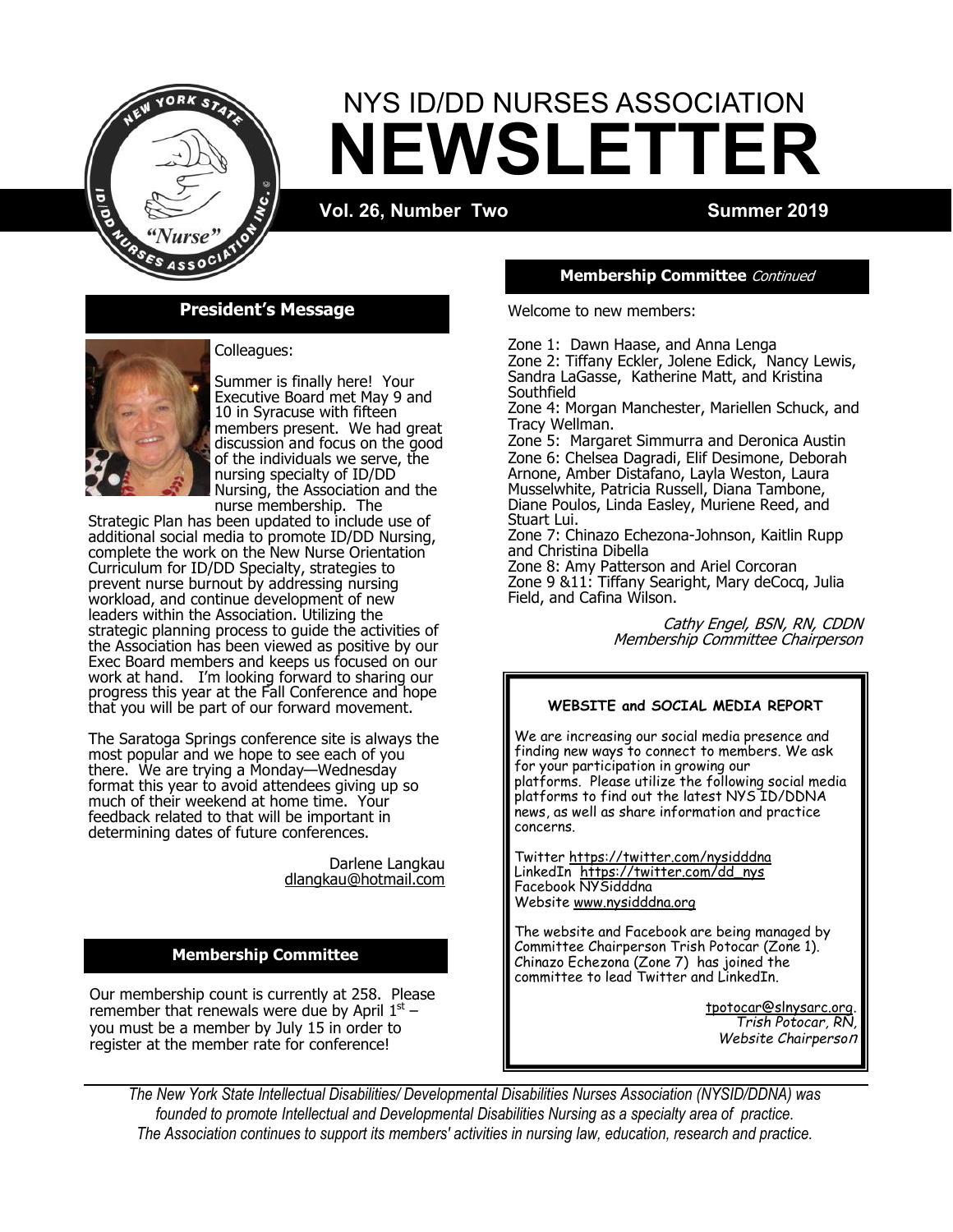#### **Zone 1-(St. Lawrence, Franklin, Clinton and Essex Counties)**

The zone met in June in Malone with speaker secured from Neurocrine on the topic of tardive dyskinesia and Ingrezza. There is interest in a summer meeting with the presentation topic TBD. For information contact Trish Potocar [tpotocar@slnysarc.org](mailto:tpotocar@slnysarc.org) or Karen Jarvis [kjarvis@slnysarc.org](mailto:kjarvis@slnysarc.org)

#### **Zone 2**-**(Jefferson, Lewis, Oswego, Onondaga, Oneida, Madison and Herkimer Counties)**

Zone 2 is meeting on June 28 at Casey's place at 11 am for a lunch and learn on the Dexcom glucose monitoring system. We are planning to also meet at the fall conference. We will keep members updated on which night this will take place.

If you have any suggestions on topics or speakers you would like to see covered in our meetings, please contact Amanda Aiello ([aaiello@archerkimer.org\),](mailto:aaiello@archerkimer.org) Melissa Britton ([mbritton@liberty](mailto:mbritton@liberty-resources.org)-resources.org), or Iellan Rice ([irice@elmcrest.org\).](mailto:irice@elmcrest.org)

Amanda Aiello, Chairperson

#### **Zone 3**-**(Hamilton, Fulton, Warren, Washington and Saratoga Counties)**

For further information contact Anne Payette at [hansona2001@yahoo.com.](mailto:hansona2001@yahoo.com)

#### **Zone 4**-**(Montgomery, Schoharie, Schenectady, Albany, Otsego, Delaware, Greene, Rensselaer and Columbia Counties)**

The March meeting was about Ingrezza, the June meeting was in Oneonta and Sue Prendergast was available by teleconference. The August meeting will be at Springbook. For further information contact Co-Chairpersons Carol Krueger – 607-287- 7621 (w) [or L](mailto:kruegerc@springbrookny.org)indsay Parker – [Lparker@wildwoodprograms.org](mailto:Lparker@wildwoodprograms.org)

#### **Zone 5**-**(Sullivan, Ulster, Dutchess, Orange, Putnam, Rockland and Westchester Counties**)

The spring meeting had a presentation on measles by the Department of Health. The next meeting is in October.

For more information contact Zone Representative Sandra Mellion (914)907-3719 [sandramellion@gmail.com](mailto:sandramellion@gmail.com)

#### **Zone 6**-**(Nassau and Suffolk Counties)**

Please feel free to contact our co-Officers for information on Zone activities and meetings. Officers: Co-Chair: Patty Brunetti RN, QDCP [pbrunetti@lifesworc.org](mailto:pbrunetti@lifesworc.org) 516 554-3012

Co-Chair: Mary Sherry RN, QDCP [marysworld7@gmail.com](mailto:marysworld7@gmail.com)

#### **Zone 7**-**(New York, Richmond, King and Queens Counties)**

Zone 7 has been meeting monthly to promote involvement. The April meeting was on drug overdoses and attendees were trained on Narcan. The last meeting was June 17.

For further information on future meetings contact co-chairs **Co-Chairpersons**- Doris Figueroa 917- 282-7298 or Chinazo Echezona-Johnson [CEchezona@sus.org](mailto:CEchezona@sus.org)

#### **Zone 8**-**(Niagara, Orleans, Genesee, Wyoming and Erie Counties)**

Zone 8 is trying quarterly meetings and will be also having a holiday get together at the end of the year. For further information, contact Co-Chairpersons Jane Dash 716-822-2369 or Janet Boland 716 432 4991 (cell) [Janet.Boland@aspirewny.org](mailto:Janet.Boland@aspirewny.org)

#### **Zone 9 & 11- Zone #9 (Chautauqua, Cattaraugus, Steuben and Allegany Counties) and Zone #11 (Monroe, Wayne, Ontario, Livingston, Yates and Seneca Counties)**

Zone 9&11 meets at Starbridge Inc. in the Rochester area. We are currently looking for a new zone treasurer; anyone interested can contact Edie Smith, zone secretary, or Mary Ellen Stambersky, zone president. The zone officer positions of secretary and president are up this year, and we are seeking any interested members.

The May 2019 meeting guest speaker was Claire Louise Herrman RN, BSN; Department of Public Health; Communicable Disease Prevention and Control from Monroe County, who presented on Summertime in Public Health; nursing implications, data, info on Lyme Disease, Substance Abuse/Opoid Crisis, Measles outbreak, and outdoor pest issue. Current recommended vaccine schedules were reviewed. A schedule can be obtained at www.cdc.gov/vaccines/schedule

The last 2019 Meeting is scheduled for October 8, 2019, 1-3pm at Starbridge Inc..

Officers: Mary Ellen Stambersky, Zone President,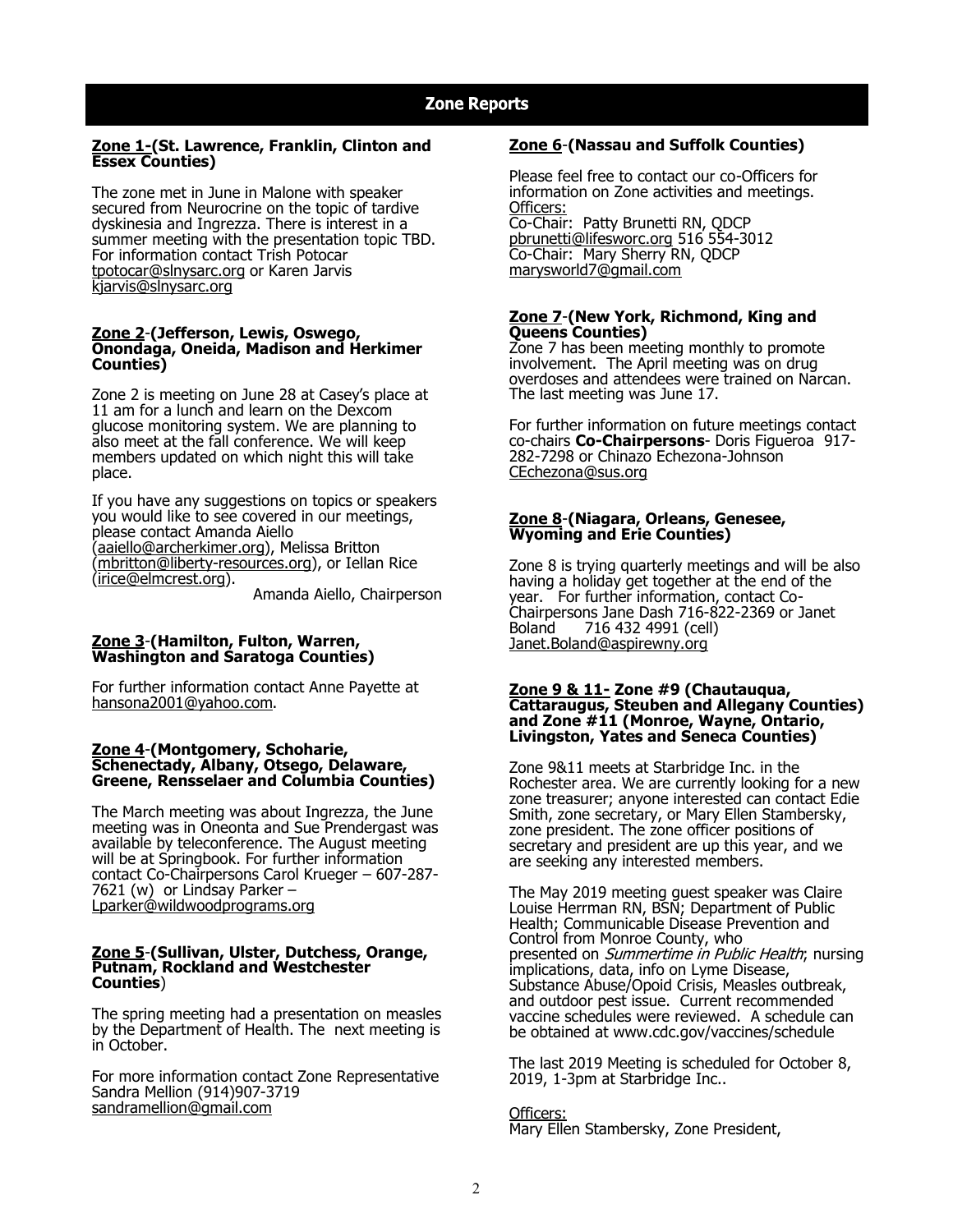[mstambersky1@rochester.rr.com](mailto:mstambersky1@rochester.rr.com) Edie Smith, Zone Secretary, [Edie.smith@cayuga](mailto:Edie.smith@cayuga-cc.edu)[cc.edu](mailto:Edie.smith@cayuga-cc.edu) Kelly Minde, Zone Representative, [kminde@unityhouse.com](mailto:kminde@unityhouse.com)

#### **Zone 10**-**(Schuyler, Tompkins, Cortland, Chenango, Broome, Tioga, and Chemung Counties)**

If you are in Zone 10 and interested in connecting with a neighboring Zone for educational opportunities or networking please contact one of the officers in the neighboring Zone, who will be happy to assist you.

# **Proposed Dues Increase**

The NYS ID/DD Nurses Association Executive Board has voted to propose a dues increase for the consideration of the membership at the Annual Meeting. The proposal will raise dues to \$50 full membership and \$30 associate. This is a \$5 increase for full members and brings associate dues up to the cost of providing the membership.

# **Proposed Bylaw Revisions**

The Bylaws Committee, composed of Cathy Engel, Trish Potocar, and Avril Marshall, Chairperson, is proposing the following changes in the Bylaws, reviewed and approved by the Executive Board at their spring meeting. The Bylaws will be presented at the September Annual Meeting at the conference for a vote by the full membership.

For the sake of newsletter space, only the Articles/ Sections to be amended are provided below. The notes in italics offer the rationale.

#### **Article I - Name**

**Section I –** the change is to insert NYS – see underlined section below. This non-political, non-profit organization shall be known as the "Intellectual Disabilities/ Developmental Disabilities Nurses' Association, Inc.," and shall be known by its acronym, "**NYS**  ID/DD Nurses' Association, Inc."

# **Article III - Membership**

**Section I -** the change is to delete the language requiring dues to go to the treasurer – see strikethrough section below.<br>B. 1. Application for bot

1. Application for both full and associate membership and payment of dues shall be submitted to the Treasurer annually.

#### **Article IV - The Executive Board**

**Section I -** the change is to add zone secretary as a possible attendee at Exec Board meetings.

A. The Executive Board shall consist of Elected Officers, standing committee chairpersons, zone representatives, zone chairpersons/presidents, **zone**  secretaries, and zone treasurers.

### **Article V - Elected Officers**

**Section II -** the change is to clean up the language consistent with a previous Bylaws amendment.

An elected officer's term of office shall be for two years and shall commence on the first of the year following election. Maximum tenure shall be six consecutive years in any given office. The term of office of the President and President Elect will be extended to 2 years each starting with the election of 2008 until the first four year commitment has been completed.

#### **Article VI - Elections**

- **Section I -** the change is to make the cut off date for membership for voting to be July 1 rather than June. 1 as ballots are usually mailed about August 1. Changes to B. allow electronic transmission of election materials. A new D is added to prohibit Nominating Committee members from nominating themselves. (Just good practice)
- A. 1. Election of the officers of the association shall be by a secured ballot (e.g. mailed, e -mailed, faxed, personal delivery) and shall be submitted prior to the Annual Meeting.
- 2. Only those individuals who are full members on **July** 1<sup>st</sup> of the current year are eligible to vote in the election.
- B. 1. At least four weeks prior to the election, the Nominating Committee shall mail **send** to each registered full member, biographical information regarding candidates for election, and an official ballot.
- 2. a. Candidates for election are responsible for submitting biographical information to the Nominating Committee by **July 1st** of the year in which they are candidates.
	- b. Such biographical material may be edited by the Nominating Committee to accommodate available space.
- Ballots must be received by the Nominating Committee before the "Call to Order" of the Annual Meeting.

#### **Nominating Committee members may not run for office.**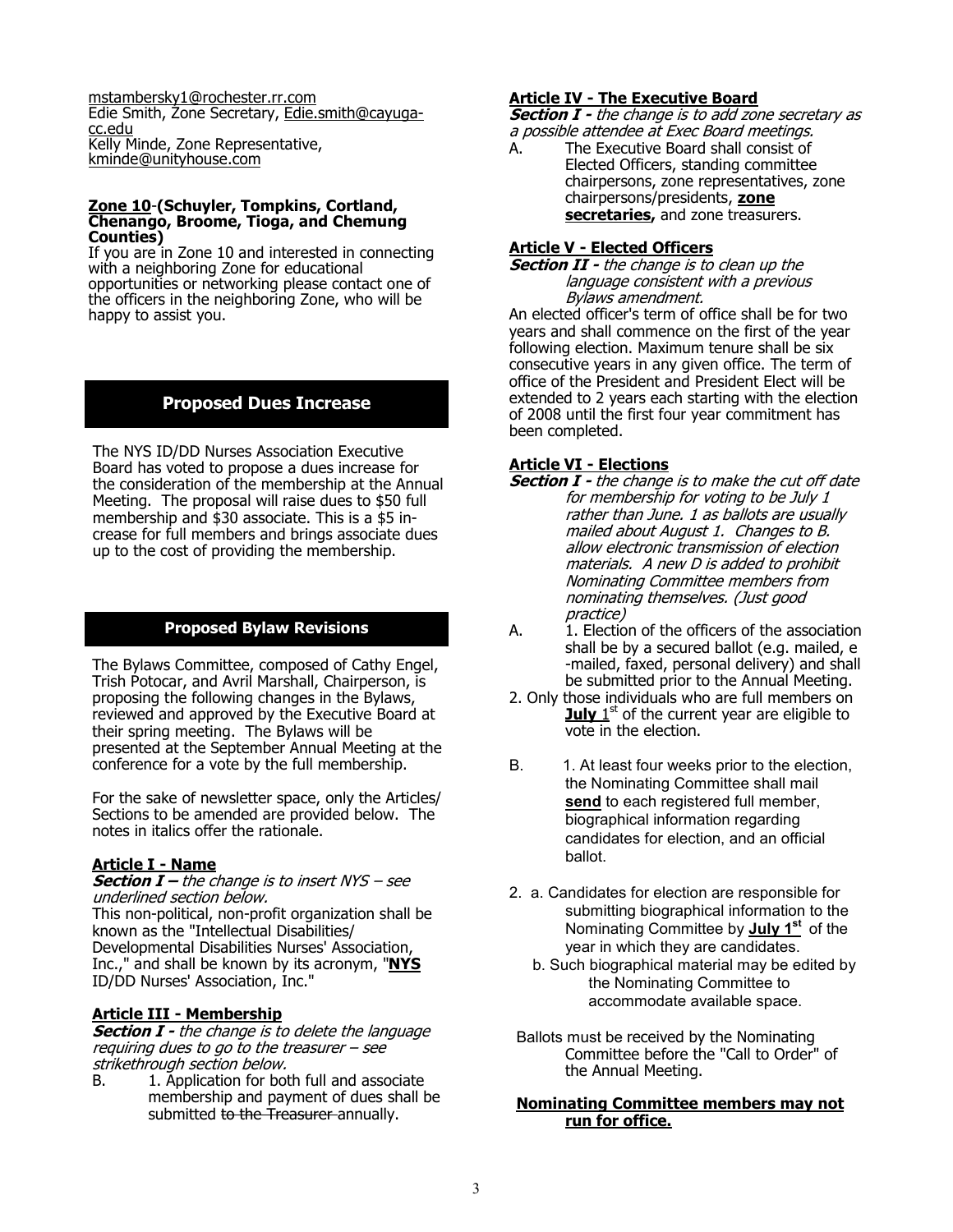# **Proposed Bylaw Revisions Continued**

#### **Section II**

A. The Nominating Committee shall determine that secured ballots are received from those individuals who were members on **July 1st** of the current year.

#### **Section III -** the change is only to match the language to current practice.

Election of the President Elect shall be every two years. An individual may hold each office (President, President Elect) three (3) times. A special election will be held if the office of President Elect becomes vacant.

Election of the Recording Secretary and President-Elect shall be held on odd numbered years and election of Treasurer and Corresponding Secretary on even numbered years. Terms of office shall be for two years and commence on the first of the year following election. Maximum tenure shall be six (6) consecutive years in each of the offices.

# **Article VII - Duties of Officers**

**Section I -** the change is to eliminate the requirement for two signatures on checks, but to allow the President to still have signing authority. Has not been done in years.

The President shall:

- D. Sign all checks with the Treasurer. **Sign checks in the absence of the treasurer.**
- **Section V** the changes are to be consistent with current practice and to allow leeway for payments to zones based upon the mechanism of maintaining zone funds. (It is harder and harder for zones to maintain their own checking account).

The Treasurer shall:

- A. Have care and custody of all funds of the Corporation.
- B. Make an annual financial report to the membership including a proposed budget and dues schedule for the coming year.
- C. Sign all checks with the President. **In the absence of the treasurer, the President may sign checks.**
- D. Return a percentage **Allocate a portion** of annual dues paid, to zone chairperson/ treasurer for use within each organization zone.

# **Article VIII - Meetings**

**Section III -** the change is new language added as a new D.

#### D. **Inactivity in a zone for more than one (1) year, defined as no regular meetings, will**

**result in the zone being declared "inactive" and the following will occur:**

- **The \$15 membership payment allotted to the zone will cease. Funds that are being held for/by the**
- **zone will revert to the general treasury.**
- **Should the zone become active again, they will be provided with start-up funds equal to the amount of \$15 membership payment allotted to the zone they would have been paid in the preceding year had the zone been active. The Zone may also apply to the Executive Board for start-up funds in excess of that amount.**

# **Article IX - Standing Committees**

- **Section I -** the change is to allow electronic transmission of the biographical information and to eliminate duplicate provisions that are stated elsewhere.
- Nominating Committee
- C. The committee shall prepare a slate of candidates for election. At least four weeks prior to the election, the committee shall mail send pertinent biographical information regarding nominees, which has been submitted by the candidates in a timely manner, and if necessary, edited by the committee to accommodate available space. An official ballot shall be sent to each individual who is a registered member on August 1st of the current year.

#### **Section III -** the change is from acting as an advisor to actually being the chairperson.

Newsletter Committee A. The Chairperson of this committee shall be appointed by the President and approved by the Executive Board.

The Corresponding Secretary shall act as **chairperson of** this committee.

#### **Article XII - Offices**

#### The change allows the offices to be where ever the executive board determines.

The principal office of the Corporation shall be in Pierrepont, County of St. Lawrence, State of New York with a mailing address of PO Box 32, Hannawa Falls, NY 13647. The Corporation may also have offices at such other places within this state as the board may from time to time determine or the business of the Corporation may require.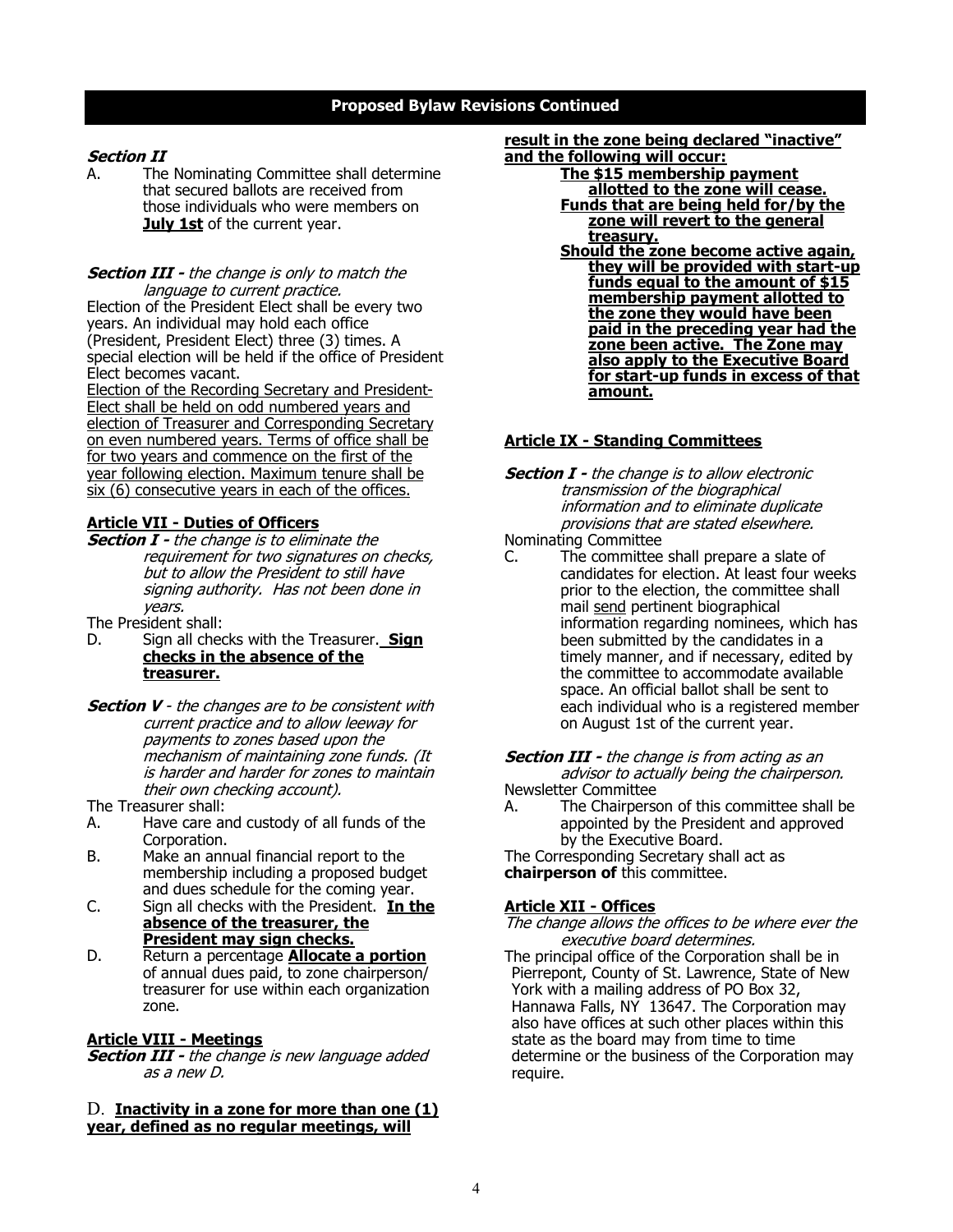

# Joyce Binder: Memorial Award Application

Awarded to an outstanding NYS ID/DD member who has made a significant contribution to advancing the practice of supporting individuals with ID/DD through the demonstrated attributes of caring/compassion, advocacy, mentoring, leadership, dedication, education/ research.

**Name of Nominee/Title:** 

**Experience of Nominee:** 

|      | Nominee is a member of NYS ID/DD Nurses Association as of Aug. 1, 2019? |  |  |
|------|-------------------------------------------------------------------------|--|--|
| Yes. | Unknown                                                                 |  |  |

**Describe how this nurse has/will change the quality of life and has made a positive impact for the people he/she supports:**

**Attributes this nominee has demonstrated, in at least 150 words:** (May attach a brief typed summary of explanation for the distinguished attributes identified with examples of how the nominee has demonstrated those qualities.)

**Nominating Person and Relationship to Nominee:** 

**Contact Information:** 

Please submit by mail this completed application before 8/15/19 to: NYS ID/DD Nurses Association PO BOX 32 Hannawa Falls, NY 13647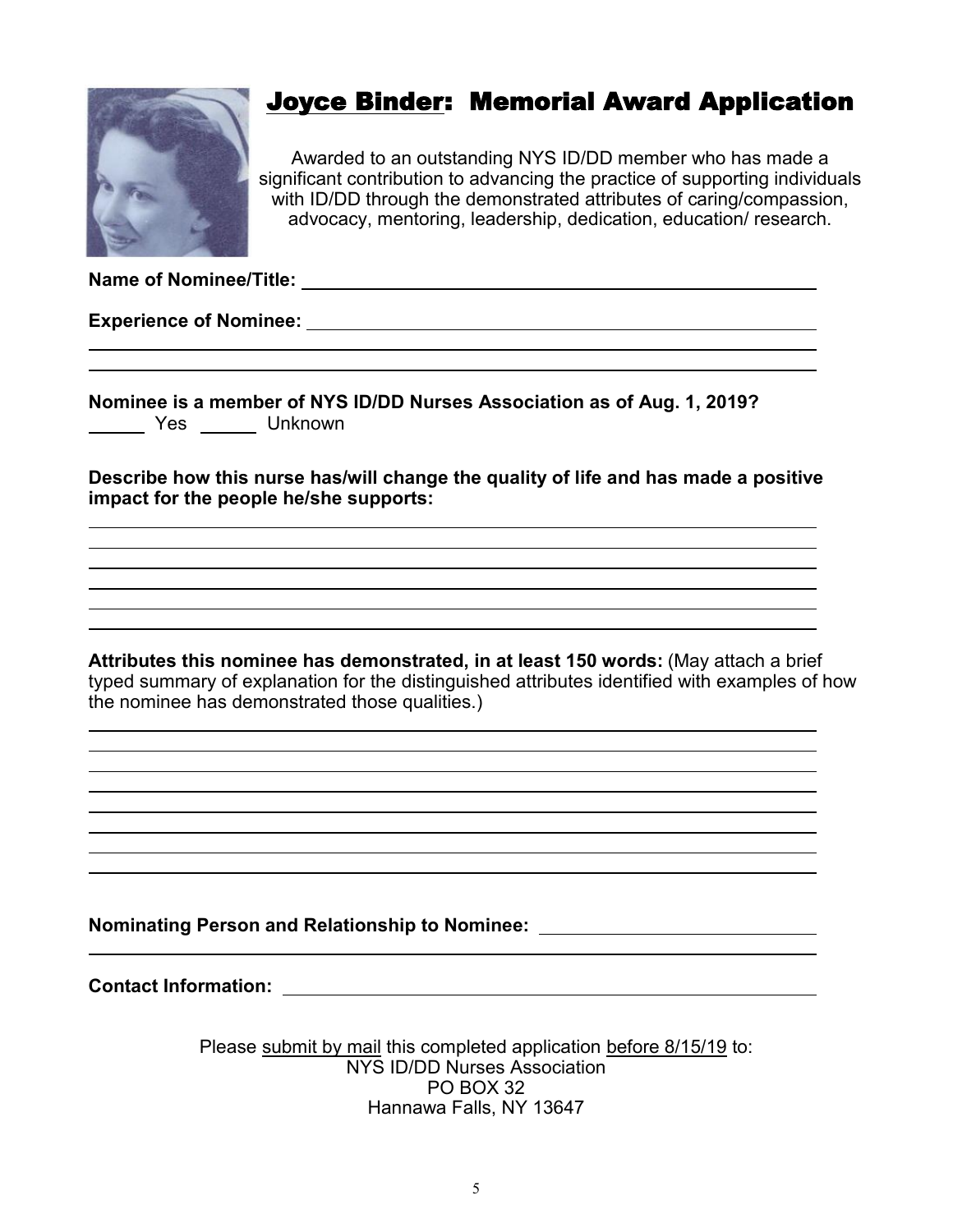### **CDC Issues New Recommendations for TB Testing**

The Centers for Disease Control and Prevention (CDC) has announced a 3 to 10 month shortage of [Aplisol](http://www.parsterileproducts.com/products/assets/pdf/PI/2018/Aplisol-PSP-PI-2018.pdf) (tuberculin purified protein derivative [PPD], diluted). Par Pharmaceuticals, the manufacturer of Aplisol, alerted the CDC that Aplisol 5mL (50 tests) are already in short supply, while the 1mL product (10 tests) is expected to be in shortage by November 2019 or earlier.

The CDC recommends three general approaches to prevent a decrease in TB testing capability because of the expected shortage of APLISOL®.

- 1. Substitute IGRA blood tests for TSTs. Clinicians who use the IGRA blood tests should be aware that the criteria for test interpretation are different from the criteria for interpreting TSTs.
- 2. Substitute TUBERSOL® for APLISOL® for skin testing. In cross-sectional studies, the two skin test products give similar results for most patients.
- 3. Prioritize allocation of TSTs, in consultation with state and local public health authorities. Prioritization might require the deferment of testing some persons. CDC recommends testing only for persons who are at risk of TB. High-risk groups for TB infection include:
	- People who are recent contacts exposed to persons with TB disease;
	- People born in or who frequently travel to countries where TB disease is common;
	- People who currently or used to live in large group settings, such as homeless shelters or correctional facilities;
	- People with weaker immune systems, such as those with certain health conditions or taking certain medications that may alter immunity; and
	- Children, especially those under age 5, if they are in one of the risk groups noted above.

While overall test concordance is high, switching between PPD skin test products or between TSTs and blood tests in serial testing may cause apparent conversions of results from negative to positive or reversions from positive to negative. This may be due to inherent inter-product or intermethod discordance, rather than change in  $M$ . tuberculosis infection status. Clinicians should assess test results based on the person's likelihood of infection and risk of progression to TB disease, if infected.

In settings with a low likelihood of TB exposure, the deferment of routine serial testing should be considered in consultation with public health and occupational health authorities. Annual TB testing of health care personnel is not recommended unless there is a known exposure or ongoing transmission .

Source: https://emergency.cdc.gov/han/ han00420.asp?deliveryName=DM1457

# **Spotlight on Fragile X syndrome**

Fragile X syndrome (FXS) is the most common inherited cause of intellectual disability. It received its name because under a microscope, part of the X chromosome appears "broken" or "fragile." FXS is caused by the expansion of the FMR1, (Fragile X Mental Retardation 1) gene. The Fragile X gene can be passed on in families from one generation to another. Males are more severely affected than females. Physical features of FXS include large ears, low muscle tone, long face and large testicles (at puberty). They also may have learning and intellectual disabilities, ADHD, poor eye contact, anxiety, speech, motor, and language delays. Children with FXS may benefit from early intervention programs, speech and occupational and behavioral therapies.

A fragile X carrier does not show any obvious signs of FXS but has an altered FMR1 gene and can pass it on to future generations. Some carriers of FXS may have high levels of anxiety. Fragile Xassociated primary ovarian insufficiency (FXPOI) can be seen in females who have a form of the Fragile X gene called a "premutation." It can cause reduced ovarian function, infertility, and early menopause.

Fragile X-associated tremor/ataxia syndrome (FXTAS) is an adult-onset (over age 50) neurological condition that causes memory issues, tremors, balance and other neurological and psychiatric symptoms in people who are carriers of FXS. Fragile X testing is recommended for anyone who has a family history of FXS, intellectual disability, autism, infertility issues with premature ovarian failure or adult onset ataxia or tremors. The genetics of FXS are very complicated and far reaching, genetic counseling is strongly recommended when someone is a diagnosed with FXS or is a carrier of FXS.

**References** 

Health Supervision for Children with Fragile X Syndrome

Joseph H. Hersh, Robert A. Saul, Committee on **Genetics** 

National Fragile X foundation: Fragile X 101, A guide for the newly-diagnosed and those already living with Fragile X. [www.fragilex.org](http://www.fragilex.org)

Submitted: Maureen Gavin RN-BC CDDN

**Congratulations** to Linda Cultrara for her promotion to the DDRO covering Region 1. She will be covering safe admissions and discharges, hospital placements, and end of life care. We wish you all the best in your new endeavor!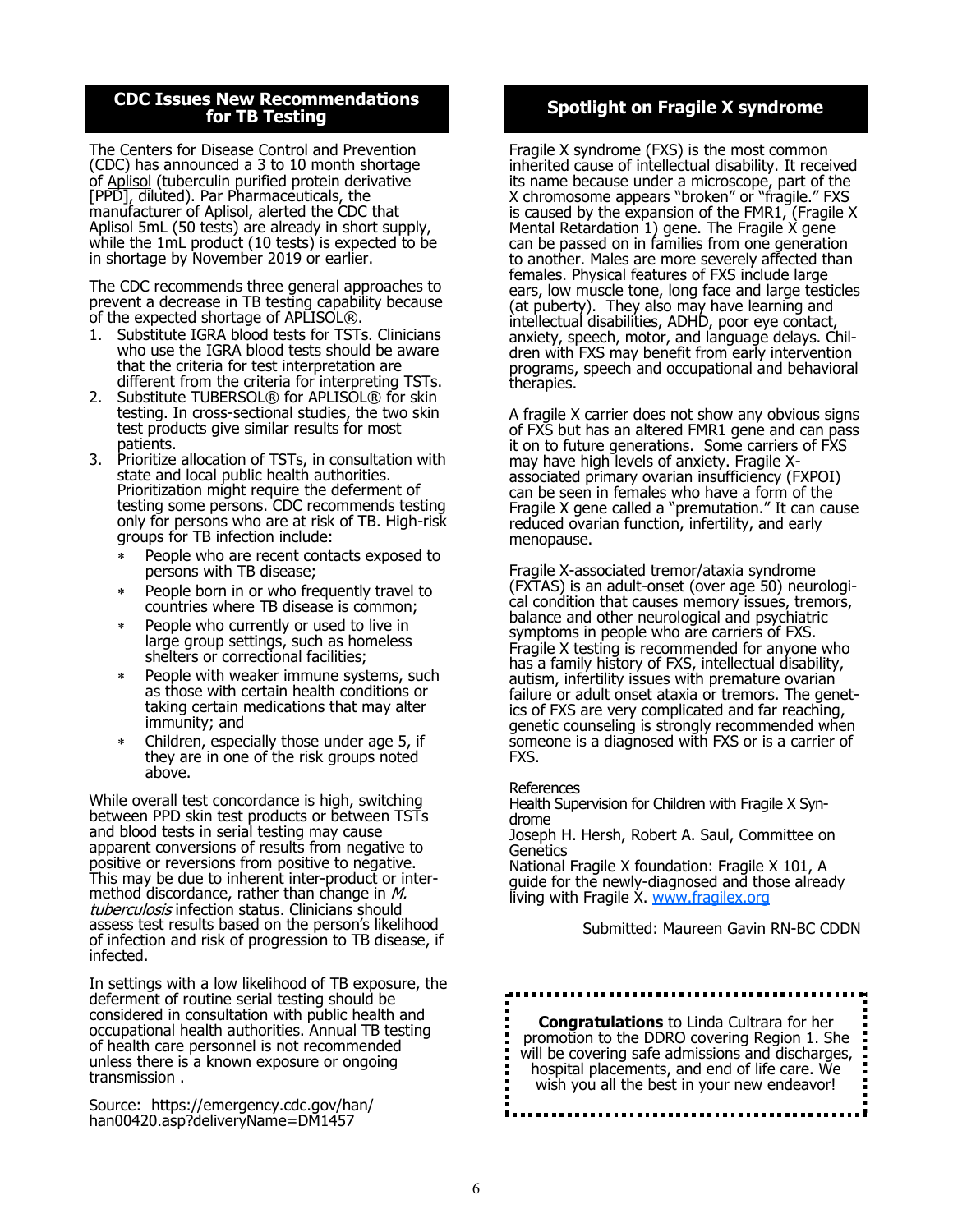Early Bird Rate Due August 1<br>Early Bird Rate Due August 1<br>Registration Deadline ly Bird Rate Due Augus<br>Registration Deadline<br>Registration 2019 gistration Dead...<br>gistration 2019<br>August 30, 2019

# **35th Annual Conference**<br>Sept. 16-18, 2019 Saratoga Spri

**Saratoga Springs, NY** 

**Registration Form**

**For full conference details go to www.nysidddna.org**

| Name                                  |                                |
|---------------------------------------|--------------------------------|
| Employer                              |                                |
| $\Box$ Home Address<br>  Work Address |                                |
| Phone                                 |                                |
| Email                                 |                                |
| NYS ID/DD Nurses Association Zone     | If zone not known, give county |

| $\sqcap$ RN                                                                                                                                                                                           | ⊓ LPN | ⊓ NP | ⊓ Other                                                           |  |  |
|-------------------------------------------------------------------------------------------------------------------------------------------------------------------------------------------------------|-------|------|-------------------------------------------------------------------|--|--|
| <b>Registration Fees Enclosed:</b>                                                                                                                                                                    |       |      |                                                                   |  |  |
| Must be member of NYS ID/DD Nurses Assoc. by July 15, 2019<br>to qualify for member rate. DDNA membership does not qualify.                                                                           |       |      |                                                                   |  |  |
| <b>Preconference</b><br>$\Box$ \$25 with conference registration                                                                                                                                      |       |      |                                                                   |  |  |
| <b>Full Conference Registration</b><br>$\Box$ \$290 Member Early Bird (due 8/1)<br>$\Box$ \$315 Member (due 8/30)<br>$\Box$ \$350 Nonmember Early Bird (due 8/1)<br>$\Box$ \$375 Nonmember (due 8/30) |       |      |                                                                   |  |  |
| <b>One Day Registration</b><br>$\Box$ \$150 Member Early Bird (due 8/1)<br>\$160 Member (due 8/30)<br>$\Box$<br>$\Box$ \$175 Nonmember Early Bird (due 8/1)<br>$\Box$ \$190 Nonmember (due 8/30)      |       |      | Day<br>Attending:<br>Monday<br>$\Box$<br>□ Tuesday<br>□ Wednesday |  |  |
|                                                                                                                                                                                                       |       |      |                                                                   |  |  |

| Please list your choice of sessions for each time block |                                     |                  |                     |  |  |  |
|---------------------------------------------------------|-------------------------------------|------------------|---------------------|--|--|--|
| Monday                                                  | Preconference BLS                   | Yes<br>\$25.00   | Nο                  |  |  |  |
| Monday                                                  | First Timers Orientation            | 01               | 02                  |  |  |  |
| Monday                                                  | <b>Concurrent Sessions</b>          | 12:45-2:15<br>M1 | $1:00 - 2:15$<br>M2 |  |  |  |
| Monday                                                  | Mini-Sessions                       | M4<br>M5         | M7<br>M6            |  |  |  |
| Tuesday                                                 | 10:00-11:15 am                      | T <sub>2</sub>   | T3                  |  |  |  |
| Tuesday                                                 | $2:15 - 3:30$ pm                    | T <sub>5</sub>   |                     |  |  |  |
| Wednesday                                               | W1<br>$9:45-11:00$ am               |                  | W <sub>2</sub>      |  |  |  |
| Wednesday                                               | 1:45-2:45 pm                        | W4               | W5                  |  |  |  |
| Wednesday                                               | "Bonus" Session<br>$3:00 - 4:00$ pm | W6               |                     |  |  |  |

No refunds will be given for registration cancellations after 12:00 noon on 9-11-19. Substitutions are allowed.

Hotel rooms are not included in the conference registration. The room rate is \$139 +tax, single or double. Please make reservations with the Holiday Inn Saratoga Springs by August 31. The room block may sell out prior to that date so call early. The group code is IDN.

The hotel direct phone number is **(518) 584-4550.**

Make Checks, Money Orders and Purchase Orders payable to:

NYS ID/DD Nurses Association<br>PO Box 32 Hannawa Falls, NY Hannawa Falls, NY 13647

For Purchase Orders, the Federal ID # is 22-2570251

Email: *information@nysidddna.org* Fax: 315-379-0619

We are sorry but we can not accept telephone registrations. Registration forms paid by PayPal or Purchase Order may be faxed to 315-379-0619. PayPal assesses an additional fee which is added to the registration rate.

Tuesday Breakfast De Yes Do Lunch  $\Box$  Yes  $\Box$  No

Please select only the meals & sessions you will attend

**Conference Meals & Session Selections**

Wednesday Breakfast | □ Yes | □ No Lunch  $\Box$  Yes  $\Box$  No Please check box for □ Vegetarian Meals □ Gluten Free